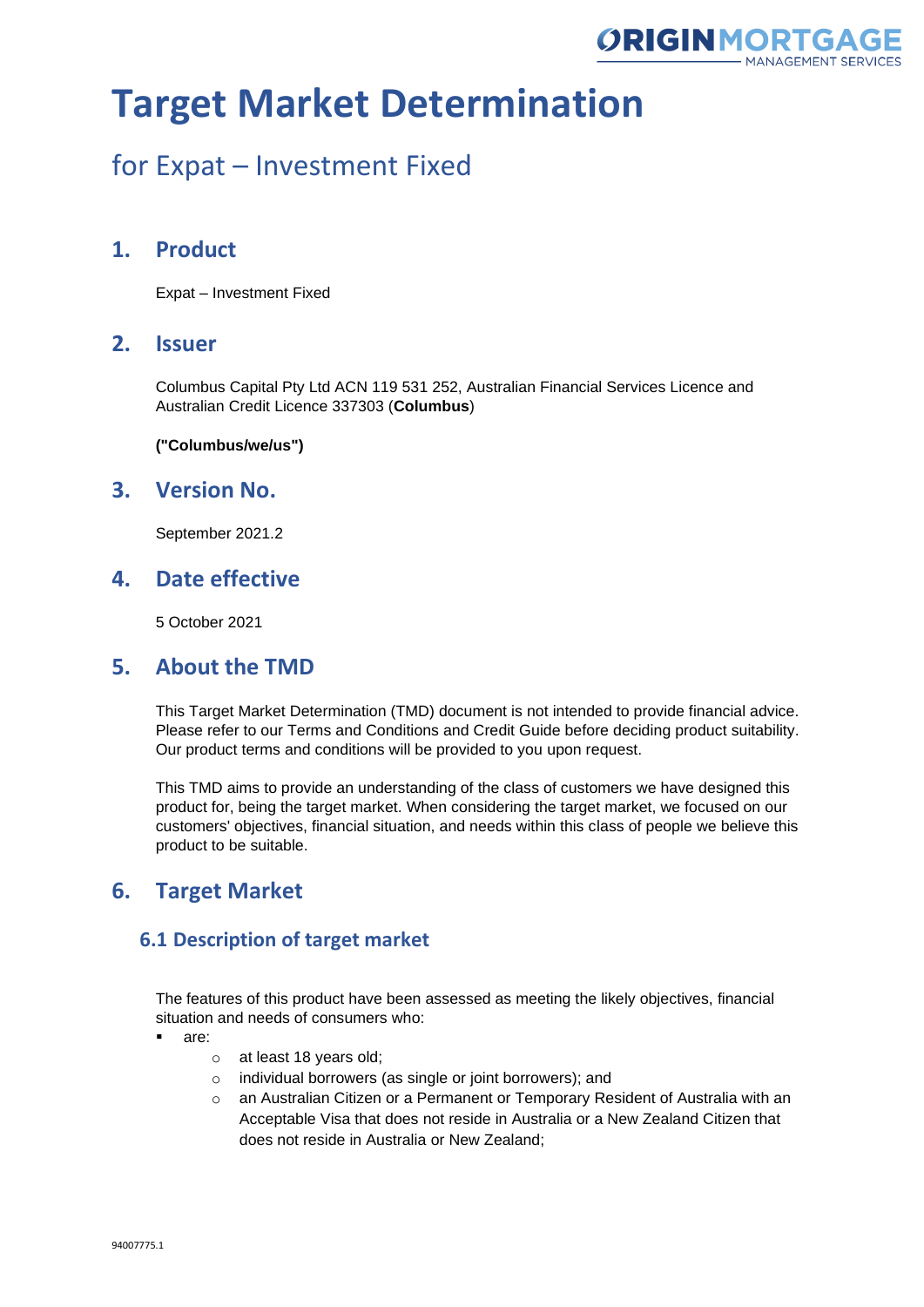

### for Expat – Investment Fixed

- require a loan to purchase or refinance an investment property and who may also wish to release some of the equity in their property for other purposes such as to consolidate debt or to be used for personal or investment purposes;
- require the certainty of a fixed interest rate:
- are able to make up to \$20k of extra repayments without penalty; and
- want the option of either principal and interest or interest only repayments.
- satisfy our eligibility criteria;

The product meets the likely objectives, financial situation and needs of consumers in the target market because it provides them with the certainty of a fixed rate for an initial period of time, allows them to deposit funds into an offset account and/or make additional payments directly into the loan to reduce the amount of interest payable up to \$20k additional per annum whilst maintaining the ability to draw on surplus funds when required. This product also allows consumers to select interest only or principal and interest repayments in order to reduce their overall debt and build equity.

### **6.2 Classes of consumers for who the product may not be suitable**

This product may not be suitable for consumers who:

- do not meet the eligibility requirements;
- are looking to construct a property; or
- require the ability to provide alternative methods of income verification.

#### **6.3 Description of the Product, including key attributes**

- Fixed interest rate;
- Repayment options:
	- o principal and interest; or
	- o interest only
- Redraw available
- Able to make up to \$20k of extra repayments without penalty
- Minimum loan size: \$50,000
- Maximum Loan Size: \$2,000,000 (subject to LVR and postcode policy)
- Maximum LVR 80%
- Application fee may be payable
- Settlement fee may be payable
- Valuation fee may be payable
- Ongoing fee may be payable

### **7. Distribution Conditions/ Restrictions**

The following distribution channels and conditions have been assessed as being appropriate to direct the distribution of the product to the target market: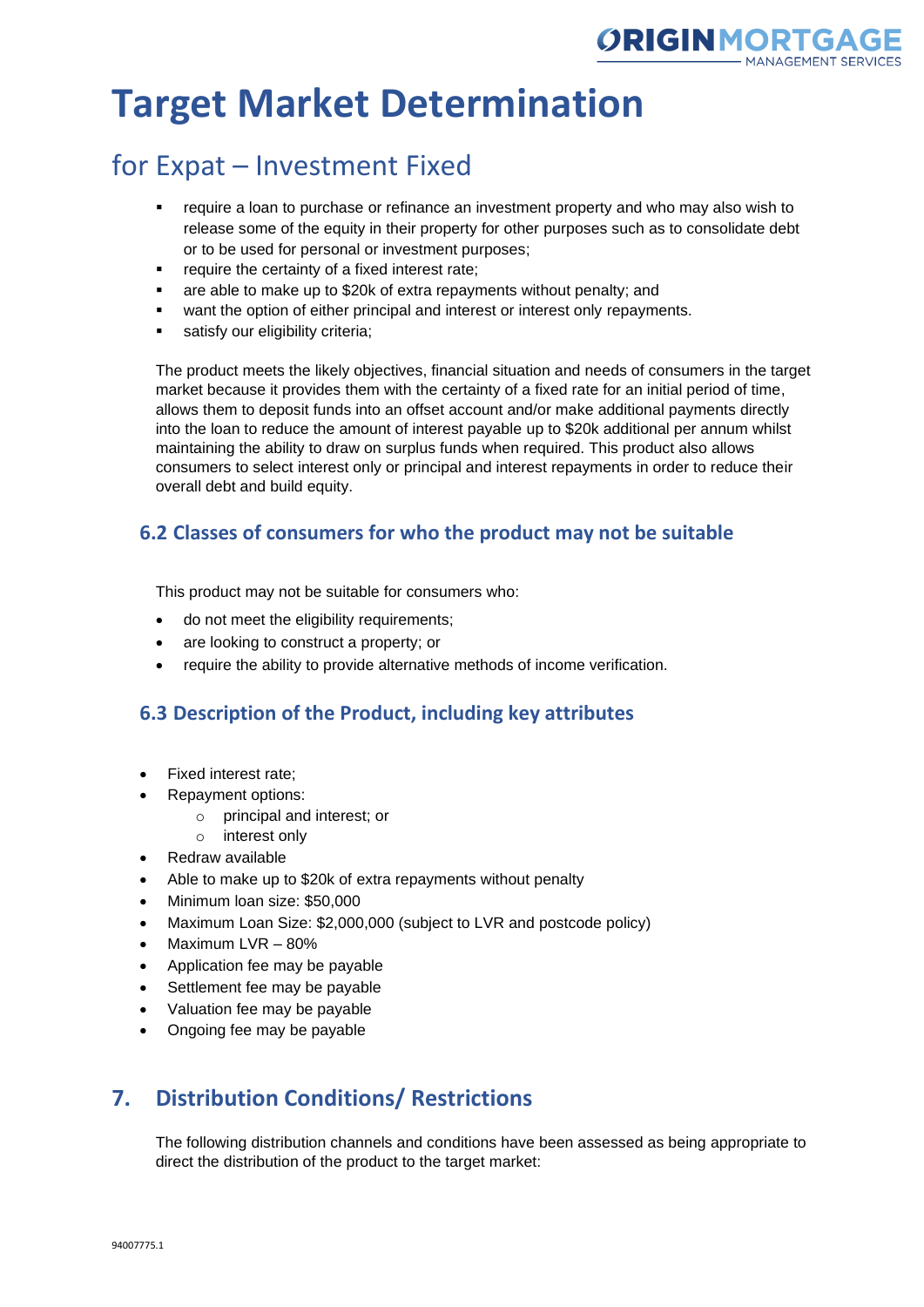

### for Expat – Investment Fixed

- **Direct** 
	- Online
	- By phone
	- In person (e.g. branch, agency, or premises visit)
- Third party Accredited mortgage brokers subject to Best Interests Duty (BID)

The distribution channels and conditions are appropriate because:

- the product has a wide target market;
- our staff have the necessary training, knowledge and accreditation (if required) to assess whether the consumer is within the target market. All of our staff must continually satisfy annual compliance reviews.
- we rely on existing distributors, methods, controls and supervision already in place;
- our approval system has checks and controls in place to flag applicants who may be outside the target market; and
- accredited mortgage brokers are subject to a higher duty under BID to ensure that the product is in the best interests of the particular consumer.

### **8. TMD Reviews**

We will review this TMD as follows:

| Initial review  | Within 12 months of the date of this TMD                                                                                                                                                                                                                                                                                                                                                                                                                                                                                                                                                         |
|-----------------|--------------------------------------------------------------------------------------------------------------------------------------------------------------------------------------------------------------------------------------------------------------------------------------------------------------------------------------------------------------------------------------------------------------------------------------------------------------------------------------------------------------------------------------------------------------------------------------------------|
| Periodic review | Each year on the anniversary of this TMD.                                                                                                                                                                                                                                                                                                                                                                                                                                                                                                                                                        |
| Review triggers | Specific events will prompt Columbus to review this TMD, which<br>includes:<br>A significant dealing of the product to consumers outside the<br>target market occurs;<br>A significant number of complaints are received from<br>customers in relation to the product;<br>A significant number of defaults occur;<br>A significant breach has occurred in connection with the<br>issuing and distribution of this product; and<br>A significant number of late repayments are being recorded;<br>A material change is made to this product.<br>Unexpected early stage arrears are detected<br>٠. |

If a review trigger occurs, we will complete a review of the TMD within ten business days. Meanwhile, we will cease to offer this product to our customers until our TMD review concludes and any necessary changes to the product or TMD, including distribution methods, are made.

### **9. Monitoring and reporting of this TMD**

The following data must be provided to us by any person who engages in retail product distribution conduct in relation to this product: